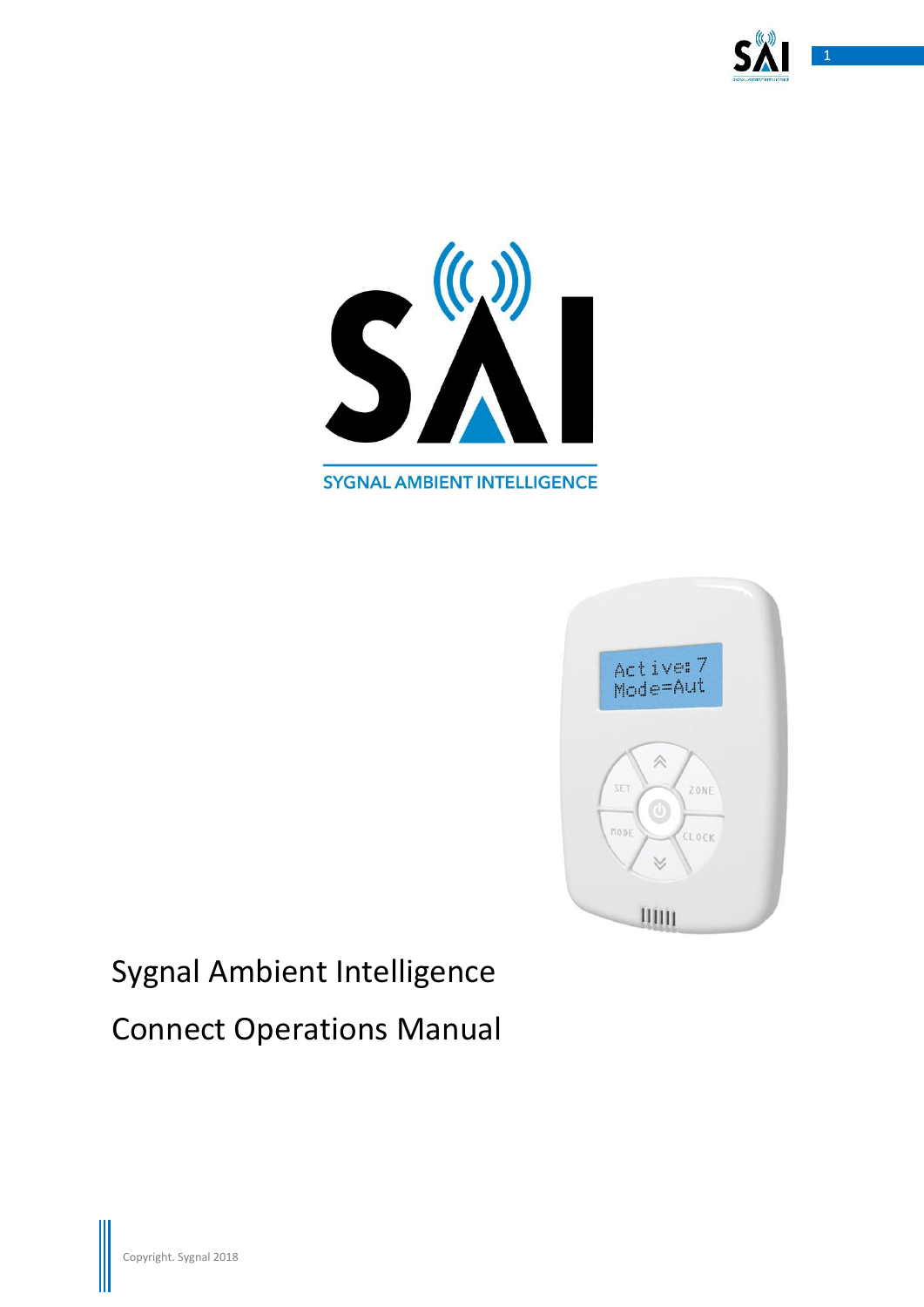

Publisher Sygnal Ambient Intelligence Phone 1300 844 429 Internet www.sygnal .com.au

### **Revision 07.11**

This Technical Manual describes the service and troubleshooting of Sygnal Digital Inverter Ducted split air conditioners.

### **Copyright**

This publication is Copyright © 2018 Sygnal. All rights reserved. No part of this publication may be reproduced, stored in any retrieval system or transmitted, in any form or by any means, electronic, mechanical, photocopying, recording or otherwise, without the prior written permission of Sygnal.

### **Disclaimer**

Sygnal reserves the right to make changes and improvements to any of the products described in this document without prior notice. Under no circumstances shall Sygnal be responsible for any loss of income or any special, incidental, consequential or indirect damages howsoever caused.

### **Warranty**

The contents of this document are provided "as is". Except as required by applicable law, no warranties of any kind, either express or implied, including, but not limited to, the implied warranties of merchantability and fitness or a particular purpose, are made in relation to the accuracy, reliability or contents of this document, Sygnal reserves the right to revise this document or withdraw it at any time without prior notice.

### **Sourcing**

Proudly designed and manufactured in Australia by Sygnal, an independent Australian-owned company.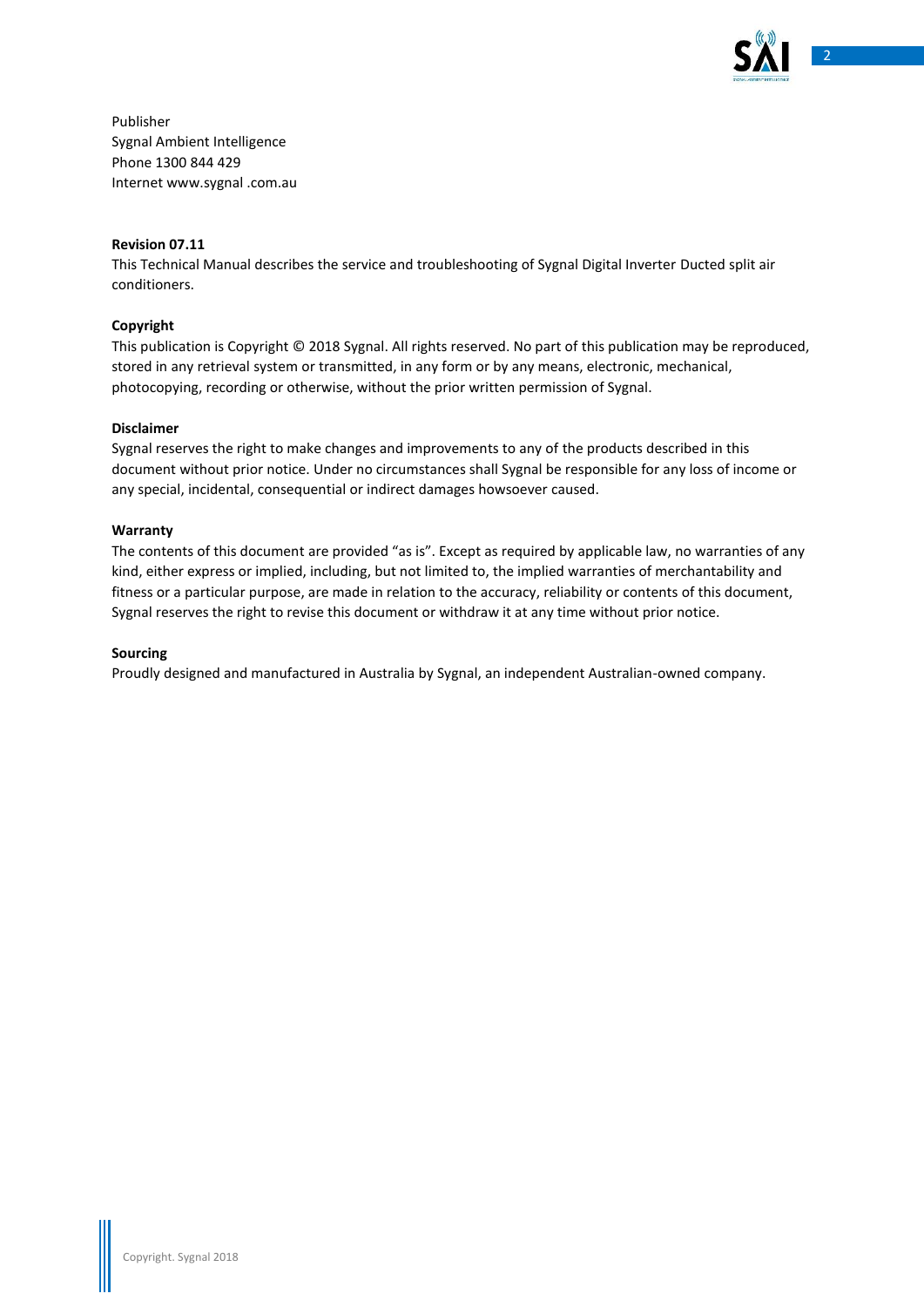

### Contents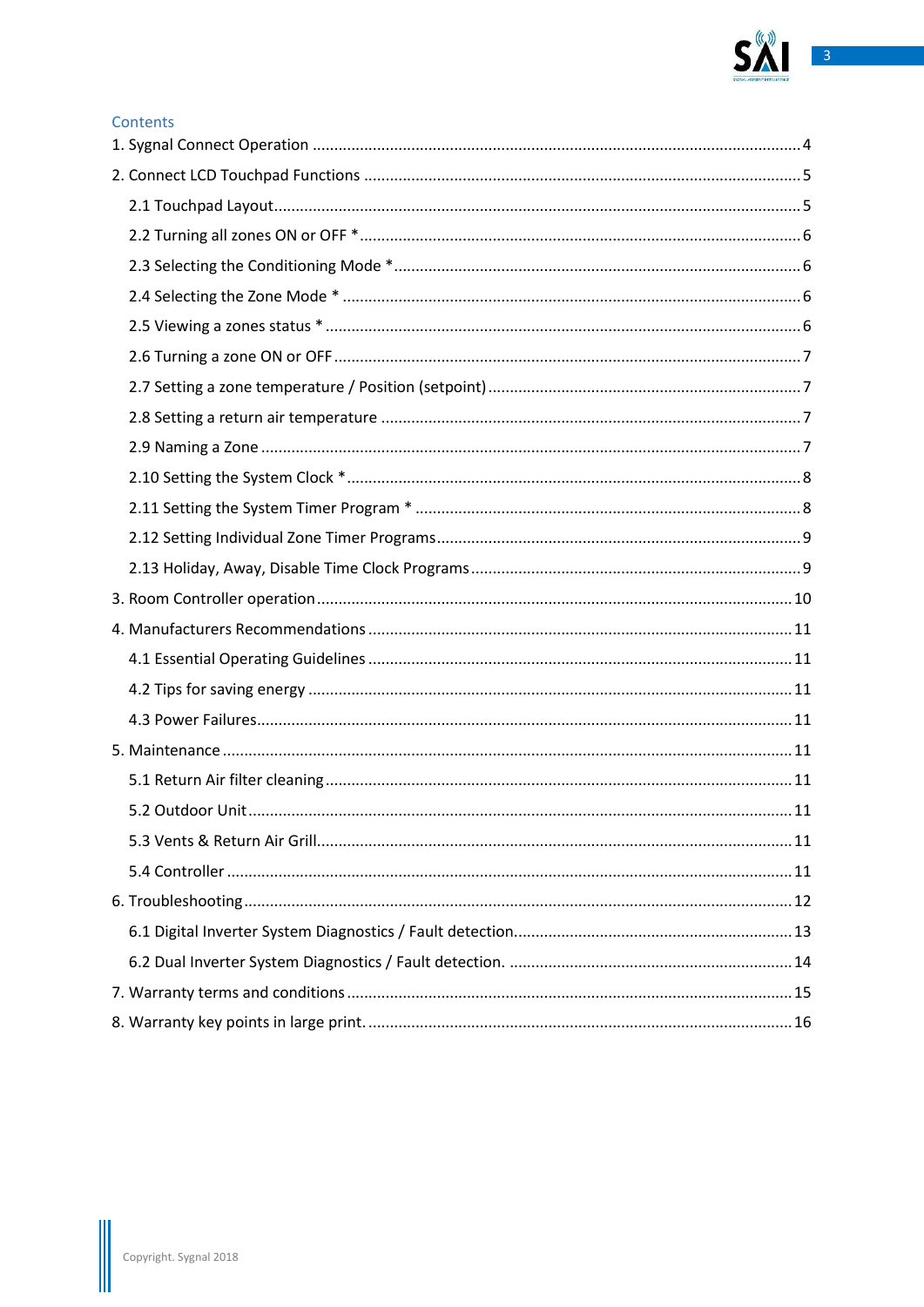

# <span id="page-3-0"></span>1. Sygnal Connect Operation

Your Sygnal Connect control system coordinates the operation of the Sygnal indoor and outdoor units and zone dampers to provide the finest indoor climate control solution currently available.

The system features variable refrigeration and airflow (VRAF) and multi-zone variable air volume (VAV) capacity modulation to ensure the appropriate amount of heating or cooling capacity is distributed to each area.

Individual temperature sensors located in the touchpad for each VAV zone detect subtle temperature variations and the system responds by increasing or decreasing the amount of air to each area to maintain the required comfort level.

While this is occurring the VRAF capacity matching system monitors the requirements of the space as a whole and increases or decreases the conditioning output from the compressor and the speed of the indoor fan to suite.

Timer programs allow you to schedule the start and stop time for the entire system and individual zone on and off times to suit your needs.

To turn on your system simply press  $\bigcirc$  at any touchpad. In the default auto mode the system will begin heating or cooling as required. When all areas are off the conditioning system shuts down.

Please read on for more information about controlling your indoor environment.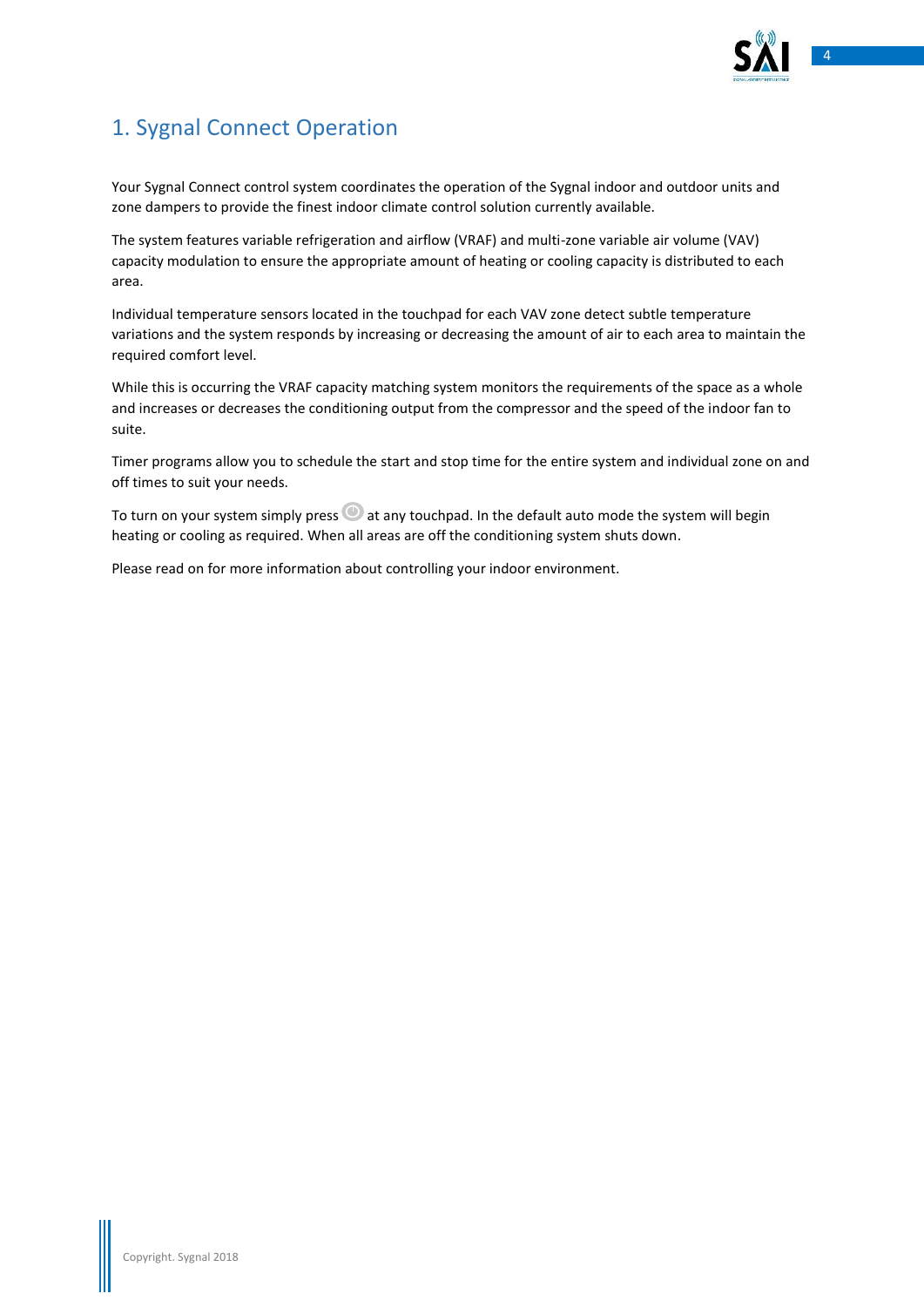

# <span id="page-4-0"></span>2. Connect LCD Touchpad Functions

The LCD touchpad allows you to adjust various aspects of your indoor climate. By default access to all control functions are available from all LCD touchpads. Press any button on the touchpad to wake it (the LCD backlight will come on).

Access to some control functions may be limited via hardware settings during installation. In the following pages, functions which may be limited in this manner will be indicated with a \* in the heading.

If access to a function has been limited the LCD touchpad will respond with a beep only. (For more information refer to Sygnal Connect Installation Manual).

Access to the following functions is available by default from any LCD touchpad.

- Turn all zones on or off at once.
- Select the system operating mode (Heat, Cool, Auto, Vent).
- View any zone status.
- Turning any zone on/off.
- Setting any zone target (temp set or flow set).
- Select the individual zone mode (temperature or velocity target).
- Naming a zone.
- Setting the system clock and timer programs.
- Setting individual zone timer programs.

# <span id="page-4-1"></span>2.1 Touchpad Layout

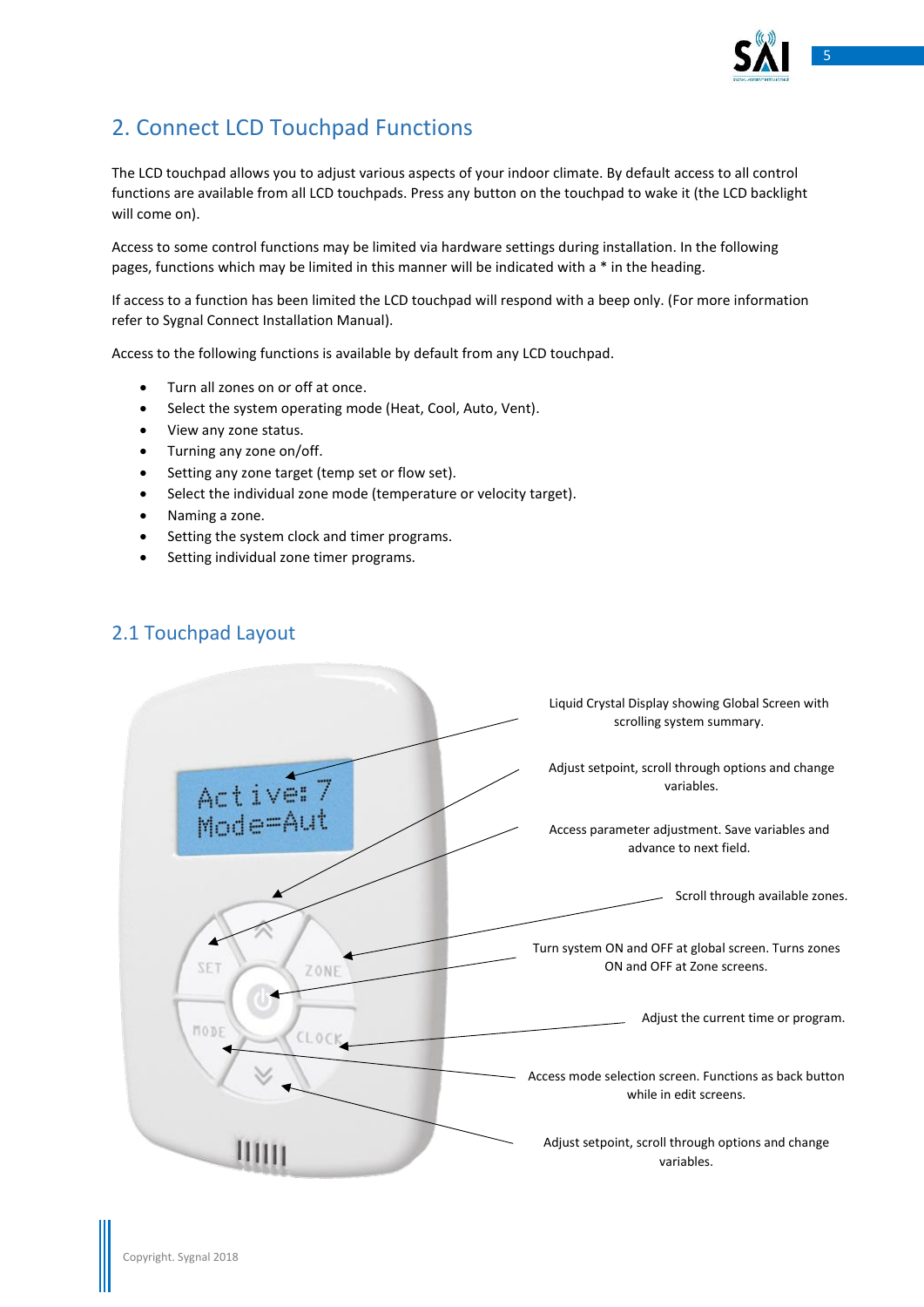

# <span id="page-5-0"></span>2.2 Turning all zones ON or OFF \*

- 1. Press ZONE or  $\otimes$  or  $\vee$  until the global screen is displayed.
- 2. Press  $\bullet$  to turn all zones on or off as required.

General system information scrolls across the bottom line of the LCD when the system is on.

E.g. Fan=80% Cooling =60% Mode=Auto

# <span id="page-5-1"></span>2.3 Selecting the Conditioning Mode \*

The mode of operation for the main air conditioning plant can be selected from global screen of the LCD touchpads. The global screen can be identified by general system information scrolling across the bottom line of the LCD.

E.g. Fan=80% Cooling =60% Mode=Auto Auto – selects heat or cool as required Heat – Heating only Cool – Cooling only Vent – Fan only – no heating or cooling

1. Press MODE to access the mode selection screen.

- 2. Use  $\otimes$  or  $\vee$  to alter the mode.
- 3. Press SET and save and exit.

# <span id="page-5-2"></span>2.4 Selecting the Zone Mode \*

The mode of operation for individual zones can be selected from each zone screen of the LCD touchpads. The zone screen can be identified by the actual zone name being displayed.





Temp Set – selects damper modulates to maintain target temperature MotorSet – provides manual damper positioning in 5% steps regardless of room temperature.

- 1. Press MODE to access the mode selection screen.
- 2. Use  $\otimes$  or  $\vee$  to alter the mode.
- 3. Press SET to save and exit.

### <span id="page-5-3"></span>2.5 Viewing a zones status \*

1. Press ZONE or  $\otimes$  or  $\vee$  to cycle from the global screen through each of the individual zone status screens.



2. The current status of the selected zone is displayed on the second line of the LCD readout. If the zone is on the zone status scrolls across the bottom of the display.

E.g. Setpoint=22.5°C, Temp=23°C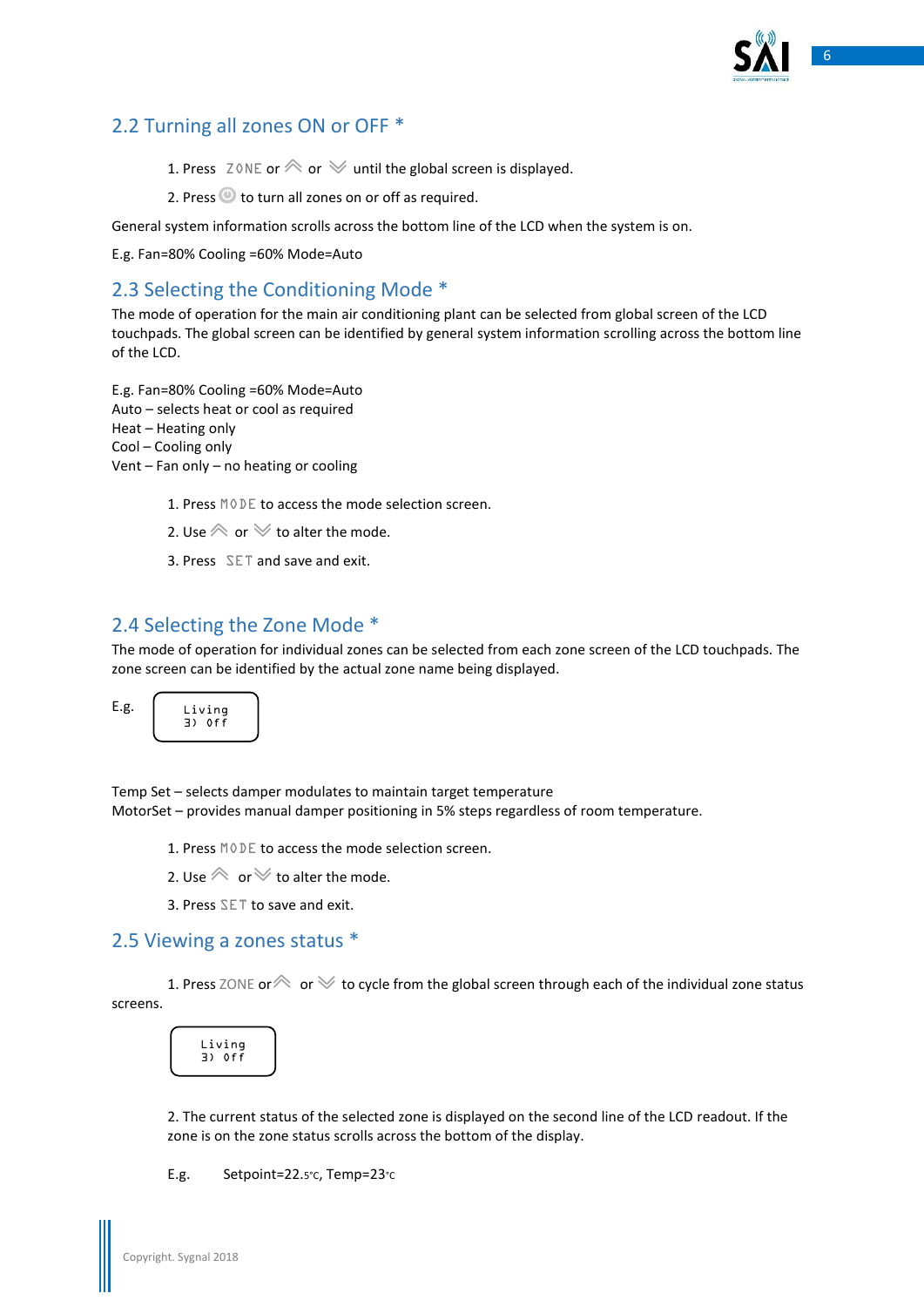

# <span id="page-6-0"></span>2.6 Turning a zone ON or OFF

- 1. Press ZONE or  $\otimes$  or  $\otimes$  to select a zone.
- 2. Press  $\bullet\bullet$  to turn the zone on or off as required.

# <span id="page-6-1"></span>2.7 Setting a zone temperature / Position (setpoint)

Zone damper behaviour is determined by whether a zone sensor is connected to the zone sensor output at the zone control modules. If a sensor is detected the zone is configured for temperature control. If no sensor is detected and the enable zone dipswitch is turned on the zone is configured for damper positioning control.

- 1. Press ZONE or  $\otimes$  or  $\vee$  to select the target zone.
- 2. Press SET to adjust the target temperature / position.



3. Use  $\triangle$  or  $\vee$  to adjust the set point to the desired level.

4. Press SET to save and exit

### <span id="page-6-2"></span>2.8 Setting a return air temperature

(Only use when all zones are in Flowset Mode)

When all zone mode settings =  $F$ lowSet a return air setpoint is used

- 1. Press  $\otimes$  or  $\vee$  to select the global screen.
- 2. Press SET to adjust the return air target temperature.
- 3. Use  $\triangle$  or  $\triangle$  to adjust the setpoint to the desired level.
- 4. Press SET to save and exit.

### <span id="page-6-3"></span>2.9 Naming a Zone

Zone names must be eight characters in length. A blank character must be used to fill spaces where no letters are required.

1. Press ZONE or  $\otimes$  or  $\vee$  to select the zone to be named.

2. Press and hold  $SET$  for approximately 10 seconds to access the zone name edit function.



3. Use  $\triangle$  and  $\vee$  to view all of the preset zone names (e.g. Lounge, Games etc. or Custom).

4. Press SET on your choice. See tip below.



5. Use  $\triangle$  or  $\triangle$  to change the first character of the zone name if required.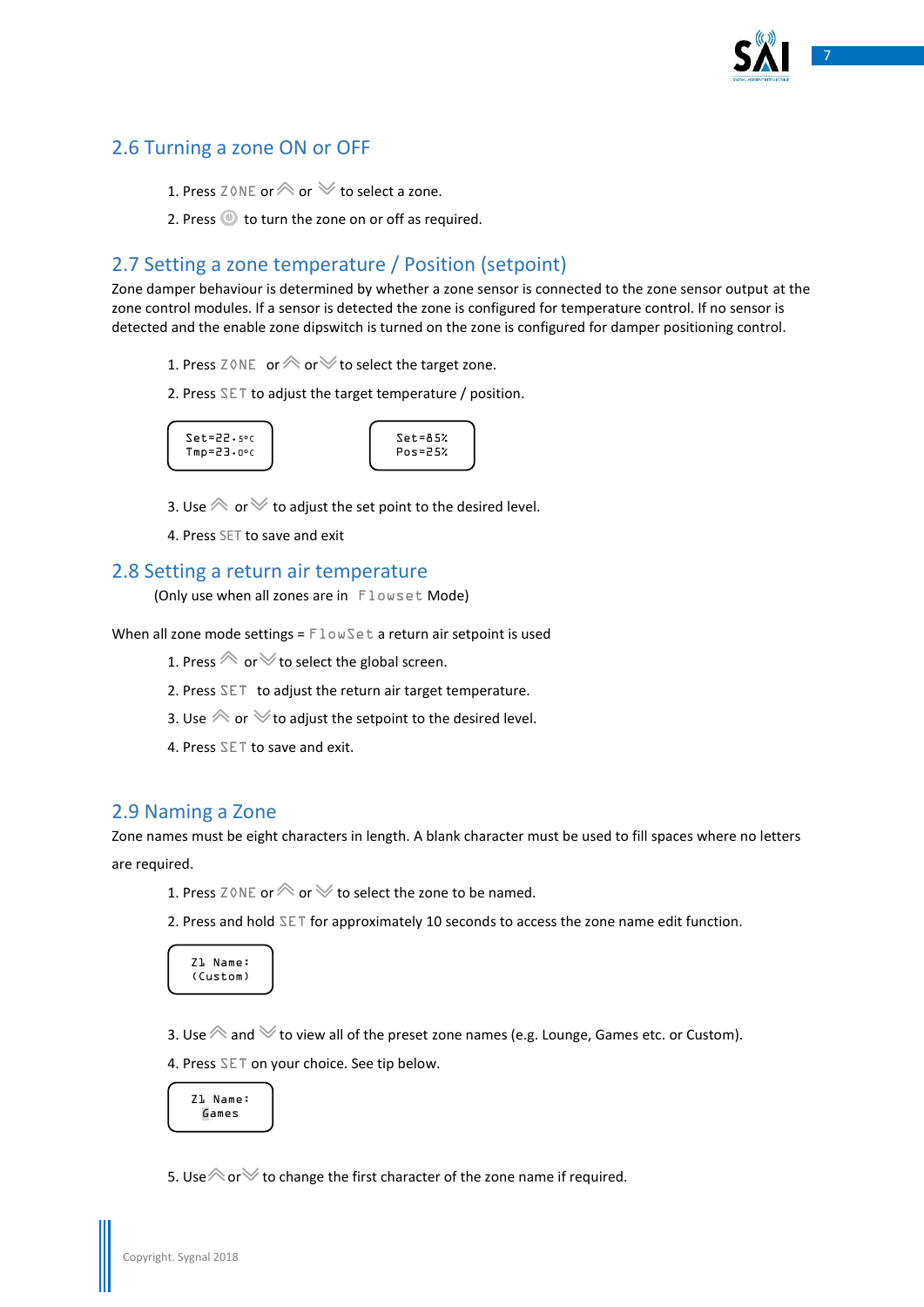

6. Press and hold  $\triangle$  or  $\triangle$  to scroll quickly through the available characters.

7. Press  $\sum$  T to move to the next character. Press  $\mod$   $\mathbb{R}$  to return to the previous character to

correct mistake.

8. Repeat for all eight character spaces.

9. Pressing SET to accept the final character will save the zone name and the controller will return to

the standard display.

TIP: To accept one of the pre-set zone names, press  $SET$  repeatedly to accept each character including any blanks until the controller reverts to the standard display.

# <span id="page-7-0"></span>2.10 Setting the System Clock \*

- 1. Press  $\otimes$  or  $\vee$  to select the global screen.
- 2. Press CLOCK to display the current time and date.



- 3. Hold SET for 10 seconds.
- 4. Use  $\triangle$  or  $\triangle$  to highlight Change Time and press SET.
- 5. Use  $\triangle$  or  $\triangle$  to alter the highlighted hours value then press SET.
- 6. Repeat for the minutes and day values.
- 7. Pressing SET after the day value will return you to the time clock summary screen.
- 8. Press CLOCK to exit and return to the zone summary screen.

# <span id="page-7-1"></span>2.11 Setting the System Timer Program \*

- 1. Press  $\otimes$  or  $\vee$  to select the global screen.
- 2. Press  $CL$   $0$   $CK$  to display the clock.
- 3. Hold SET for 10 seconds.
- 3. Use  $\triangle$  or  $\triangle$  to highlight ALL Zones program? Then press SET.
- 4. Use  $\otimes$  or  $\vee$  to highlight desired program A or B then press SET.

5. The top line will scroll Program ALL Zones.

ram Days sMTWTFs

6. On the bottom line the days of the week are displayed. A CAPITAL letter indicates that the system on/off times will apply on that day. Press  $\otimes$  to activate or  $\vee$  to deactivate each day, then press SET to move to the next day.

7. Press SET after the final day value to enter the start time. If no days have been activated the configuration routine will exit at this point. If there are valid days the top line will scroll: Program start: ALL Zones.

Start: A 08:40 am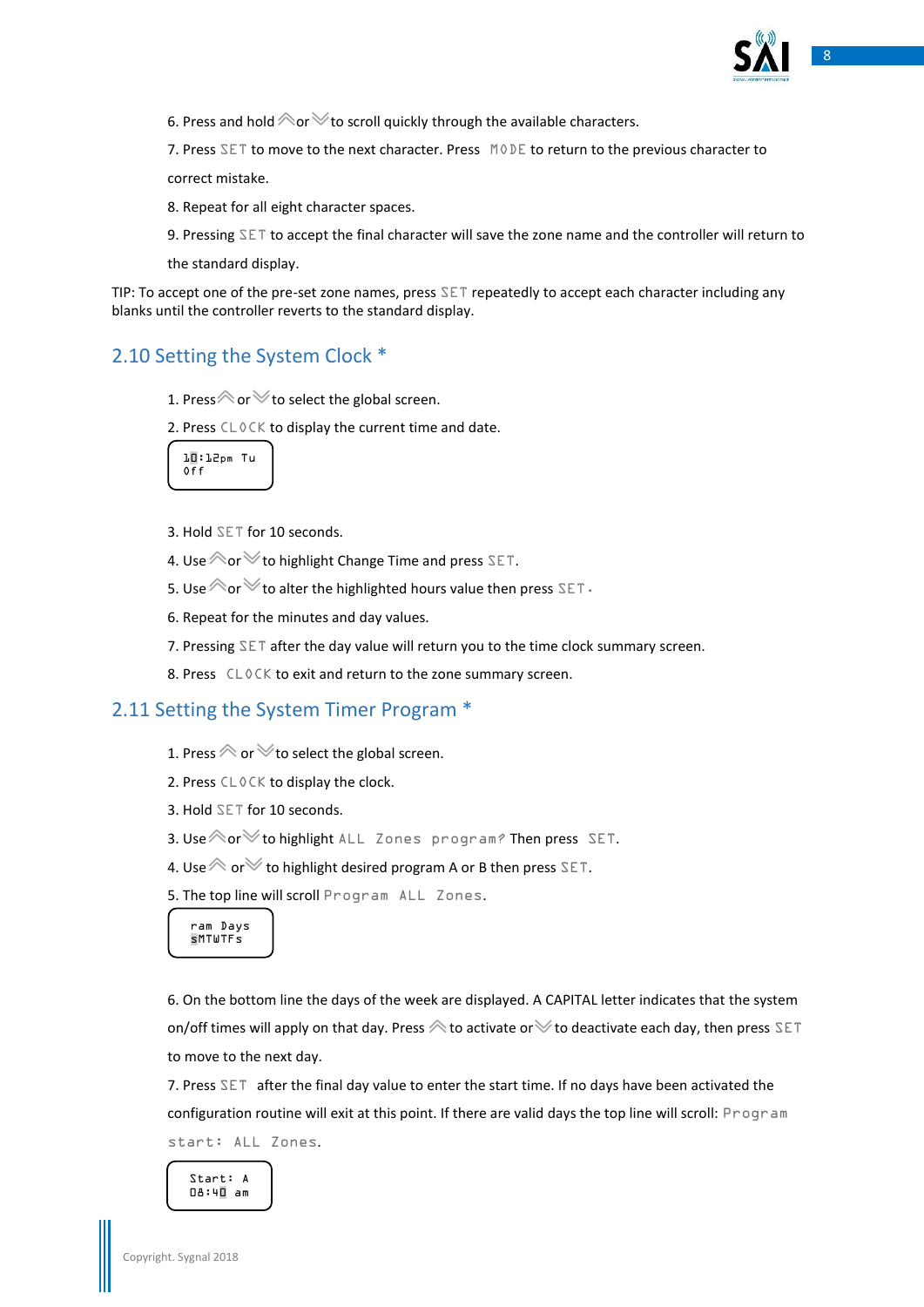

8. Use  $\hat{\otimes}$  or  $\hat{\otimes}$  to alter the start time to the correct value (in 10 minute intervals).

9. Press SET to proceed to the stop time. The top line will scroll: Program stop: ALL zones



10. Use  $\triangle$  or  $\triangle$  to alter the stop time then press SET to complete setting the global timer program and return to normal operation.

# <span id="page-8-0"></span>2.12 Setting Individual Zone Timer Programs

1. Press  $Z$  ONE or  $\otimes$  or  $\otimes$  to select the required zone.

2. Press CLOCK to display the current program days for that zone.

3. Press  $\hat{\mathcal{P}}$  or  $\hat{\mathcal{V}}$  to select Program A or Program B then press SET.

4. The top line will scroll Program Days: Zone x.

Ram Days sMTWTF<sub>s</sub>

5. A CAPITAL letter indicates that the zone on/off times will apply to that zone on that day. Press  $\triangle$ to activate, or  $\vee$  to deactivate each day, then press SET to move to the next day. Repeat for each day.

6. Press SET after the final day value to enter the start time. If no days have been activated the configuration routine will exit at this point. If there are valid days the top line will scroll Program start: Zone x.

7. Use  $\triangle$  or  $\vee$  to alter the start time to the correct value (in 10 minute intervals).

8. Press SET to save the start time and proceed to the stop time. The top line will scroll Program stop: Zone x

9. Use  $\triangle$  or  $\vee$  to alter the stop time. The top line will scroll Program stop: Zone x.

10. Repeat for each zone as required.

### <span id="page-8-1"></span>2.13 Holiday, Away, Disable Time Clock Programs

1. Select the Global screen.

2. Press  $CL0CK$  to display the current time.

10:12pm Tu Off

- 3. Press<sup>1</sup> to access TC Enable menu.
- 4. Use  $\hat{\curvearrowright}$  or  $\check{\triangledown}$  to select Yes? Or No? and press SET.
- 5. TC Off will scroll with the system information when No? is selected.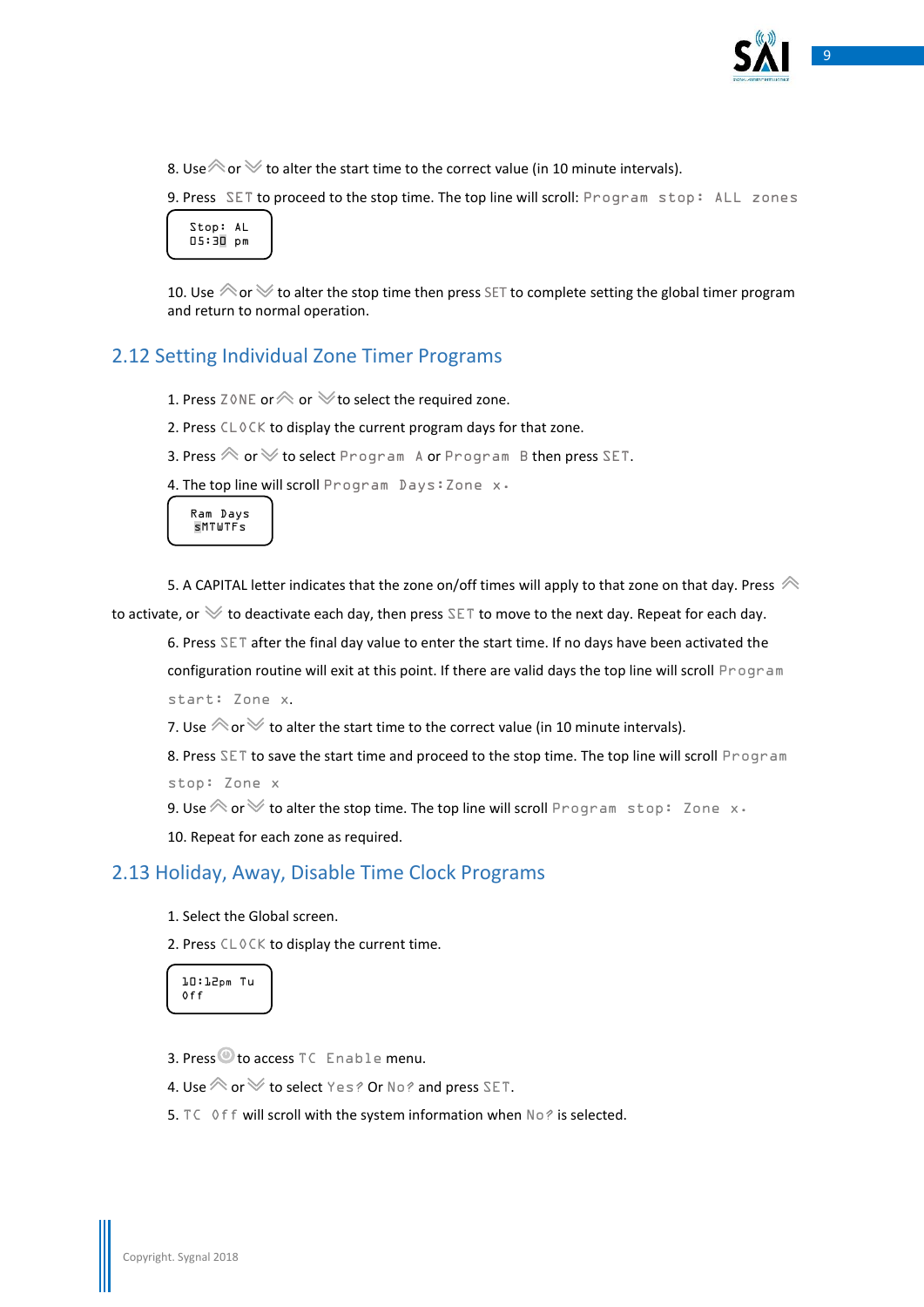

# <span id="page-9-0"></span>3. Room Controller operation

Room controllers provide On/Off control for individual zones. When no temperature target is required for a zone a room controller is not required.

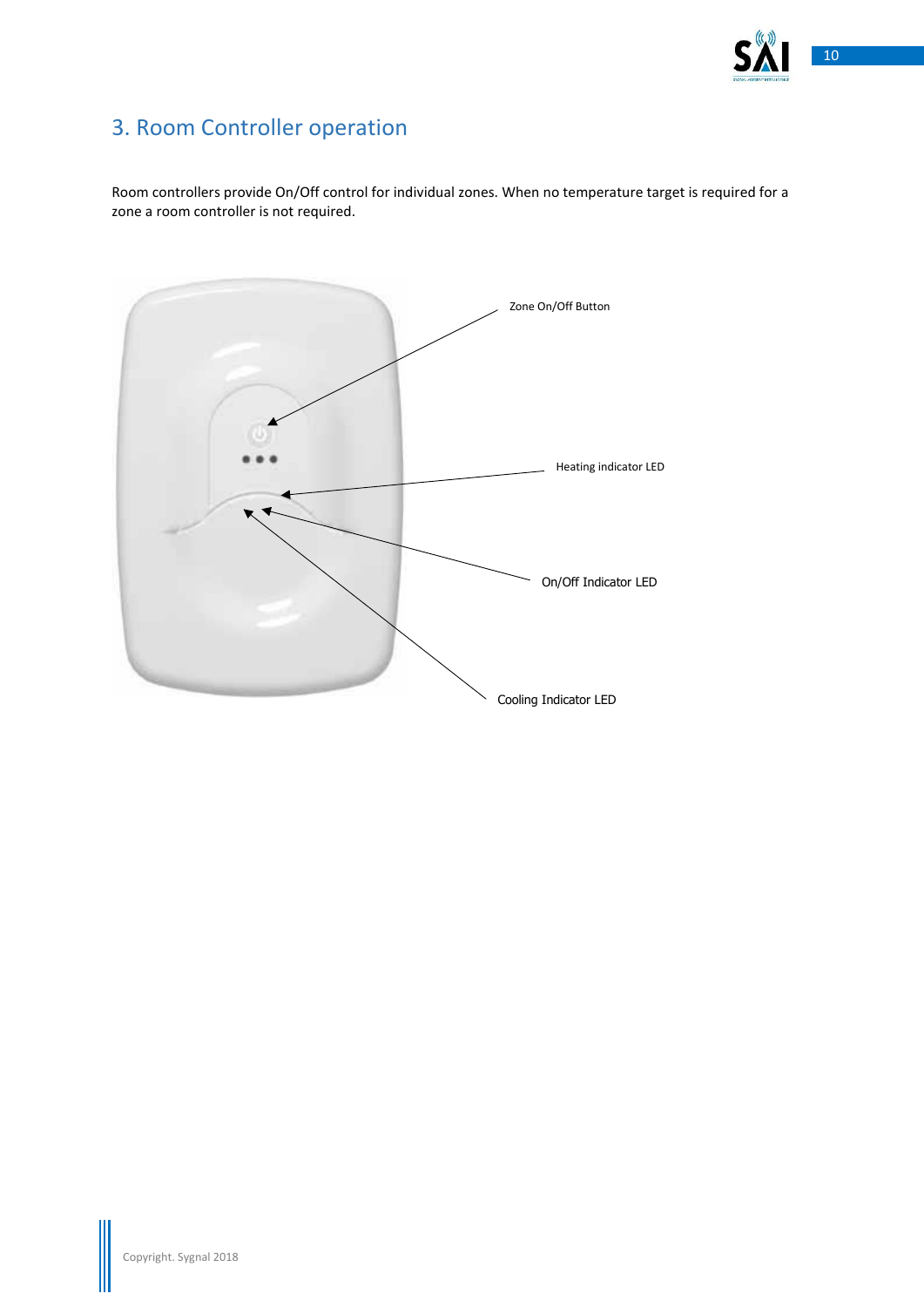

# <span id="page-10-0"></span>4. Manufacturers Recommendations

The following information is a guide to efficient use of your new Sygnal system. Following these tips will contribute to the long life of the unit and could save you money.

# <span id="page-10-1"></span>4.1 Essential Operating Guidelines

The Filters must be in place to run the unit. Never operate the unit without the filters.

# <span id="page-10-2"></span>4.2 Tips for saving energy

- For optimum unit efficiency, cost benefit and comfort levels we recommend setting the temperature between 20°C and 24°C for both heating and cooling.
- By covering windows with blinds or curtains you increase the cooling (heating) efficiency.
- Dirty air filters cause inefficient operation and reduce unit efficiency. Clean monthly by either vacuum or hand wash in mild detergent.
- Turn the system off at the circuit breaker (located near the outdoor unit) prior to going on holidays to ensure timer programs don't cause unnecessary operation.

# <span id="page-10-3"></span>4.3 Power Failures

Your new Sygnal system has a memory function that automatically stores settings in the event of a power failure. After power is restored the unit will automatically re-start with the same settings active before the power failure and in accordance with any timer setting. This feature covers all operating settings.

# <span id="page-10-4"></span>5. Maintenance

Regular maintenance will ensure your Sygnal system operates at maximum efficiency.



The air conditioning plant and control system contains no user serviceable parts. Installation, service and maintenance of these components should be carried out by a suitably qualified technician.

The control circuits for the indoor and outdoor units carry voltages > 240 VAC which can cause serious injury or death.

# <span id="page-10-5"></span>5.1 Return Air filter cleaning

Cleaning the filter in the return air grille is recommended every month. Filters may be cleaned by either vacuum or hand wash in mild detergent. Never operate the air conditioner without the filter. Ensure the filter is in good condition, if not contact your installer for a replacement filter (a charge will apply)

# <span id="page-10-6"></span>5.2 Outdoor Unit

Do not place any object in front of the condenser. Keep free of grass, leaves and any other form of debris. This will allow for proper air flow and ensure unit efficiency.

# <span id="page-10-7"></span>5.3 Vents & Return Air Grill

Regular cleaning of the return air grill and air vents is recommended. This will prevent build-up of dust and dirt.

# <span id="page-10-8"></span>5.4 Controller

Clean the wall control with a dry cloth. Do not use a spray detergent or water.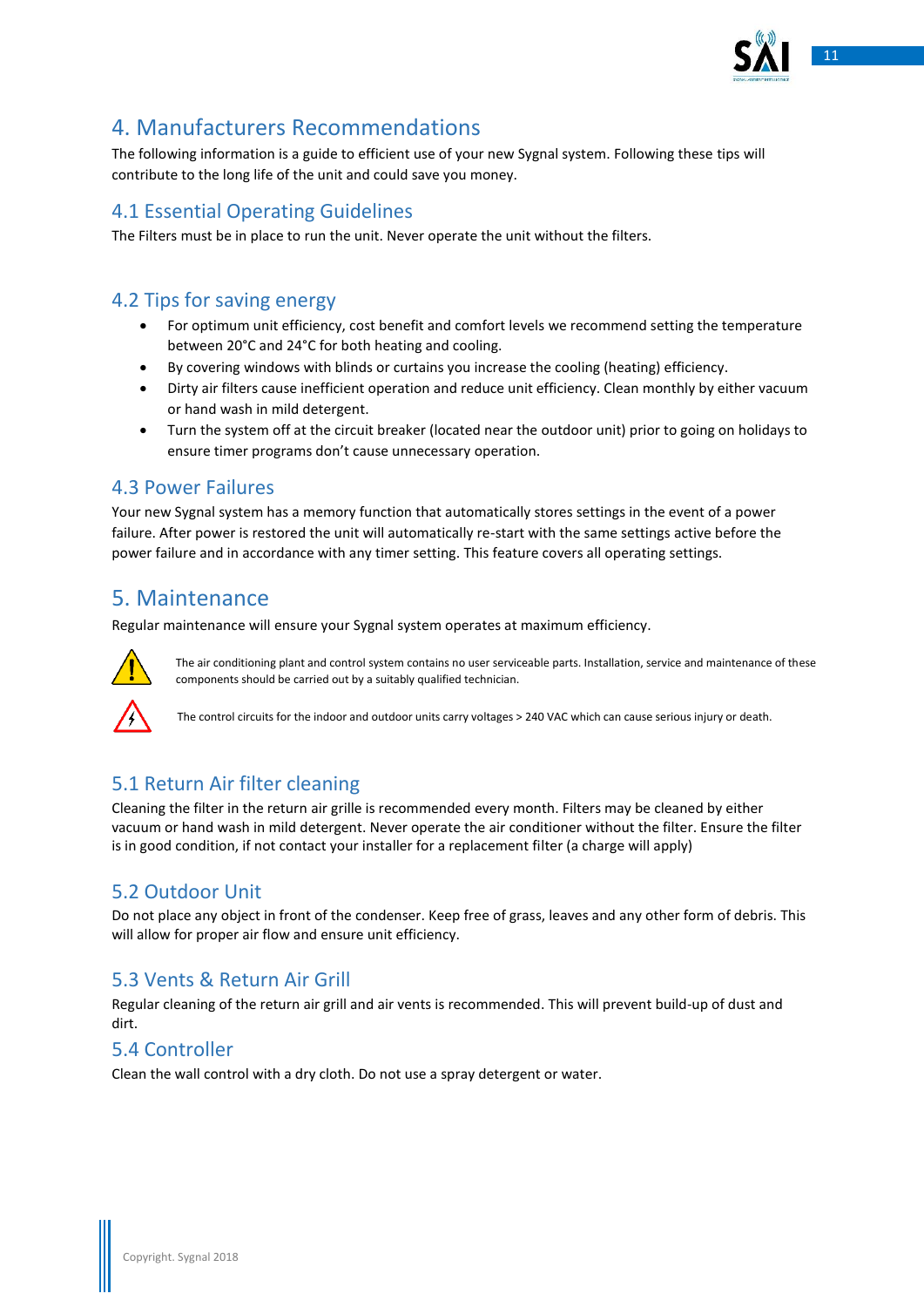

# <span id="page-11-0"></span>6. Troubleshooting

| Problem                                                                                                                                                                                                                  | <b>Possible Solution</b>                                                                                                                                                                                                                                                                                                                                      |
|--------------------------------------------------------------------------------------------------------------------------------------------------------------------------------------------------------------------------|---------------------------------------------------------------------------------------------------------------------------------------------------------------------------------------------------------------------------------------------------------------------------------------------------------------------------------------------------------------|
| Air Conditioner has restarted but does not operate<br>for 4 minutes                                                                                                                                                      | The normal operating behaviour to protect the<br>compressor. Wait until the air conditioner begins<br>operating.                                                                                                                                                                                                                                              |
| Operation stops for up to 12 minutes during heating<br>and a different noise/sound comes from the unit.                                                                                                                  | The unit has entered defrost mode to melt the frost<br>which has accumulated on the outdoor unit. This<br>will take no longer than about 12 minutes so wait<br>for the unit to resume normal operation. (Frost<br>accumulates on the outdoor unit when the outdoor<br>temperature is low and the humidity is high. Water<br>comes out from the outdoor unit). |
| The air conditioner does not operate.                                                                                                                                                                                    | Has the mode been set correctly?<br>Is at least one zone ON.<br>Has the setpoint for ON zones been set low enough<br>for cooling or high enough for heating?<br>Has the circuit breaker been tripped?                                                                                                                                                         |
| The air conditioner does not cool/heat effectively.                                                                                                                                                                      | Has the mode been set correctly?<br>Are all the windows and doors closed?<br>Are the filters dirty?<br>Are the intake or outlet vents of the outdoor unit<br>obstructed?<br>The outside temperature maybe below or above<br>design conditions. Turning OFF any zones not<br>required may help.                                                                |
| Abnormal noise is heard during operation (except<br>during the defrosting operation).<br>Water leaks from the indoor unit.<br>Switches or buttons do not operate properly.<br>Fault code is displayed on the controller. | Contact your installer. Your model and serial<br>number is recorded on the inside of the last page of<br>this booklet.                                                                                                                                                                                                                                        |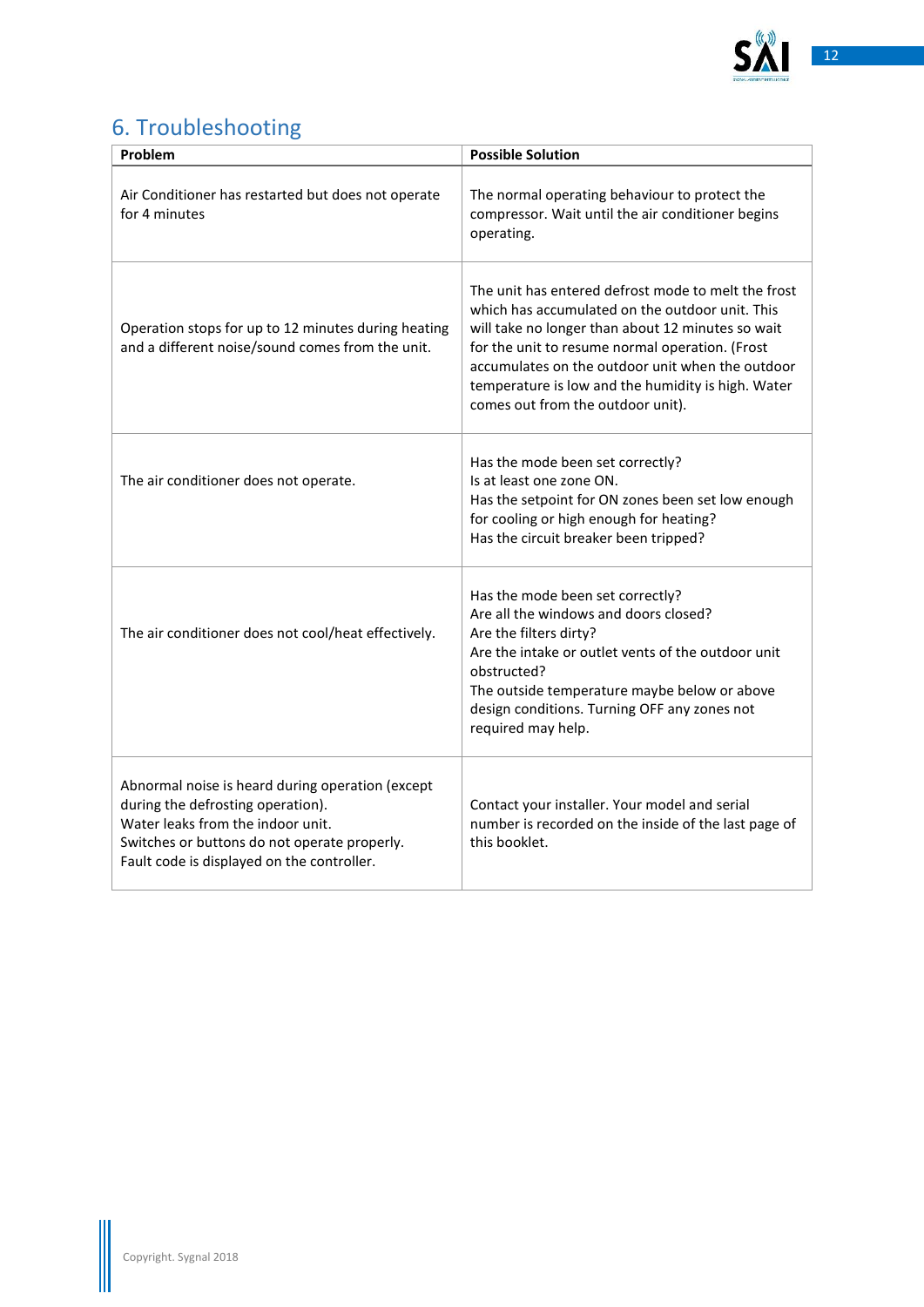

# <span id="page-12-0"></span>6.1 Digital Inverter System Diagnostics / Fault detection.

Sygnal systems are able to detect a number of problems and display a fault message to aid in troubleshooting. If any fault messages are displayed contact your installer/service person.

#### **Fault D1 – 3 Phase error Digital Outdoor**  $Line1 = Fault$   $D1$ :

Line 2 scrolls one of the following: 3 Phase, L2 & L3 lost 3 Phase, L2 lost 3 Phase, L3 lost 3 Phase, rotate L2 & L3

### **Fault D2 – Coil Sensor Error (sensor nominated)**

Line  $1 =$  Fault D2: Line 2 scrolls the following: Outdoor coil sensor open circuit Outdoor coil sensor short circuit Indoor coil sensor open circuit Indoor coil sensor short circuit

#### **Fault D3 – High pressure or Low pressure Fault**

Line 2 scrolls one of the following: HP compressor safety LP compressor safety HP/LP compressor safety

#### **Fault D4 – Interconnect Indoor>Outdoor**

Line  $1 =$  Fault 4: Line 2 scrolls one of the following: AHU and Condenser Interconnect

#### **Fault D5 – Contact Manufacturer**

Line  $1 =$  Fault 5: Line 2 scrolls Contact Manufacturer

#### **Fault D6 – Contact Manufacturer**

Line  $1 =$  Fault  $6:$ Line 2 scrolls Contact Manufacturer

#### **Fault D7 – Zoning to Indoor Board Communications Lost**

Line  $1 =$  Fault D7: Line 2 scrolls AHU and Zoning interconnect

### **Fault D8 – Contact Manufacturer**

Line 1 = Contact Manufacturer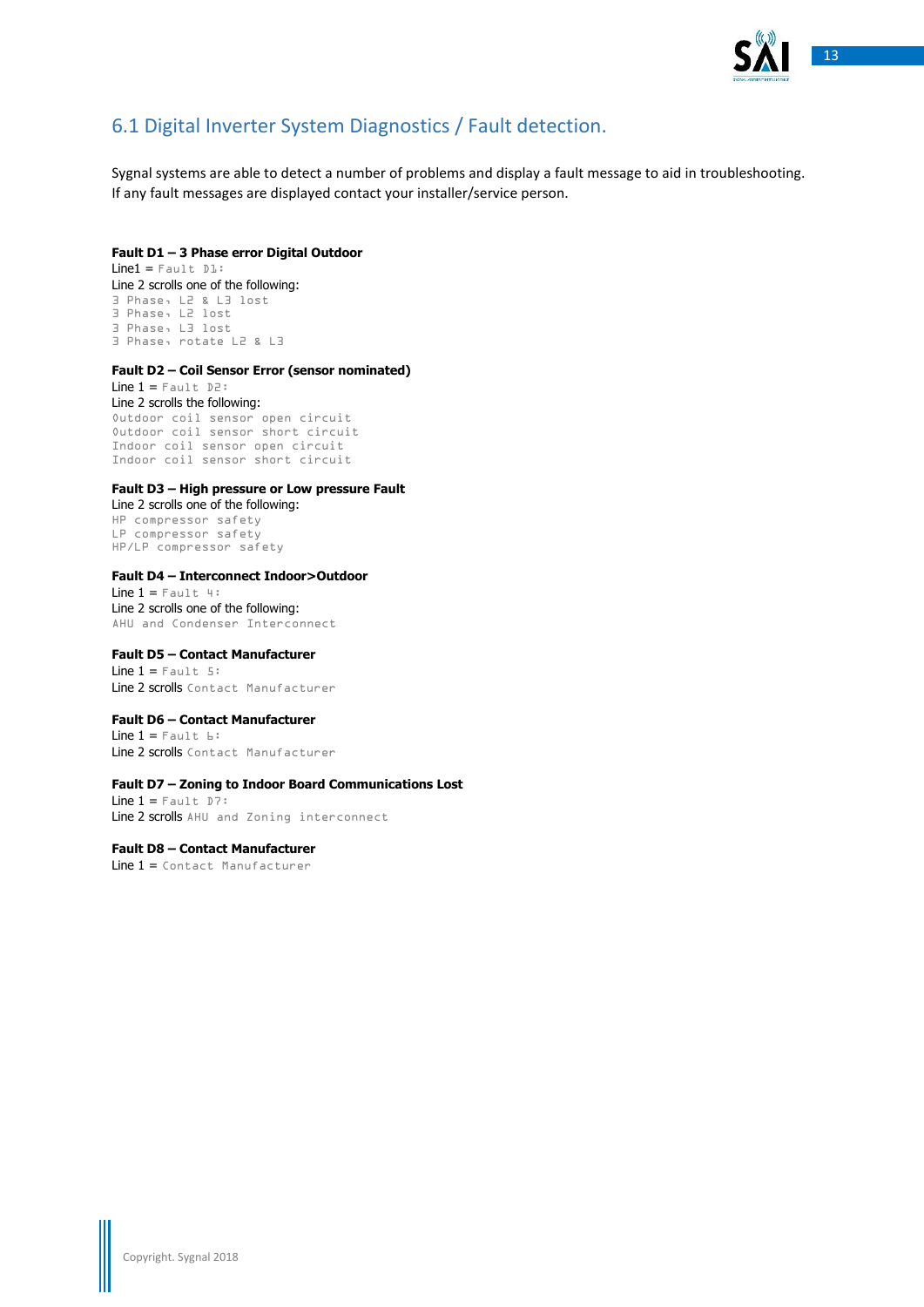

# <span id="page-13-0"></span>6.2 Dual Inverter System Diagnostics / Fault detection.

Sygnal systems are able to detect a number of problems and display a fault message to aid in troubleshooting. If any fault messages are displayed contact your installer/service person.

### **Fault I1 – Indoor and Outdoor unit not compatible**

 $Line1 = Fault 11$ : Line 2 scrolls one of the following: AHU and Condenser not compatible

#### **Fault I2 – Coil Sensor Error (sensor nominated)**

Line  $1 =$  Fault I2: Line 2 scrolls the following: Outdoor coil sensor open circuit Outdoor coil sensor short circuit Indoor coil sensor open circuit Indoor coil sensor short circuit

### **Fault I3 – Contact Manufacturer**

Line 2 scrolls one of the following: Contact Manufacturer

### **Fault I4 – Interconnect Indoor>Outdoor**

Line  $1 =$  Fault 4: Line 2 scrolls one of the following: AHU and Condenser Interconnect

**Fault I5 – Contact Manufacturer** Line  $1 =$  Fault 5: Line 2 scrolls Contact Manufacturer

#### **Fault I6 – Contact Manufacturer** Line  $1 =$  Fault  $6:$ Line 2 scrolls Contact Manufacturer

### **Fault I7 – Zoning to Indoor Board Communications Lost**

Line  $1 =$  Fault I7: Line 2 scrolls AHU and Zoning interconnect

**Fault I8 – Contact Manufacturer** Line 1 = Contact Manufacturer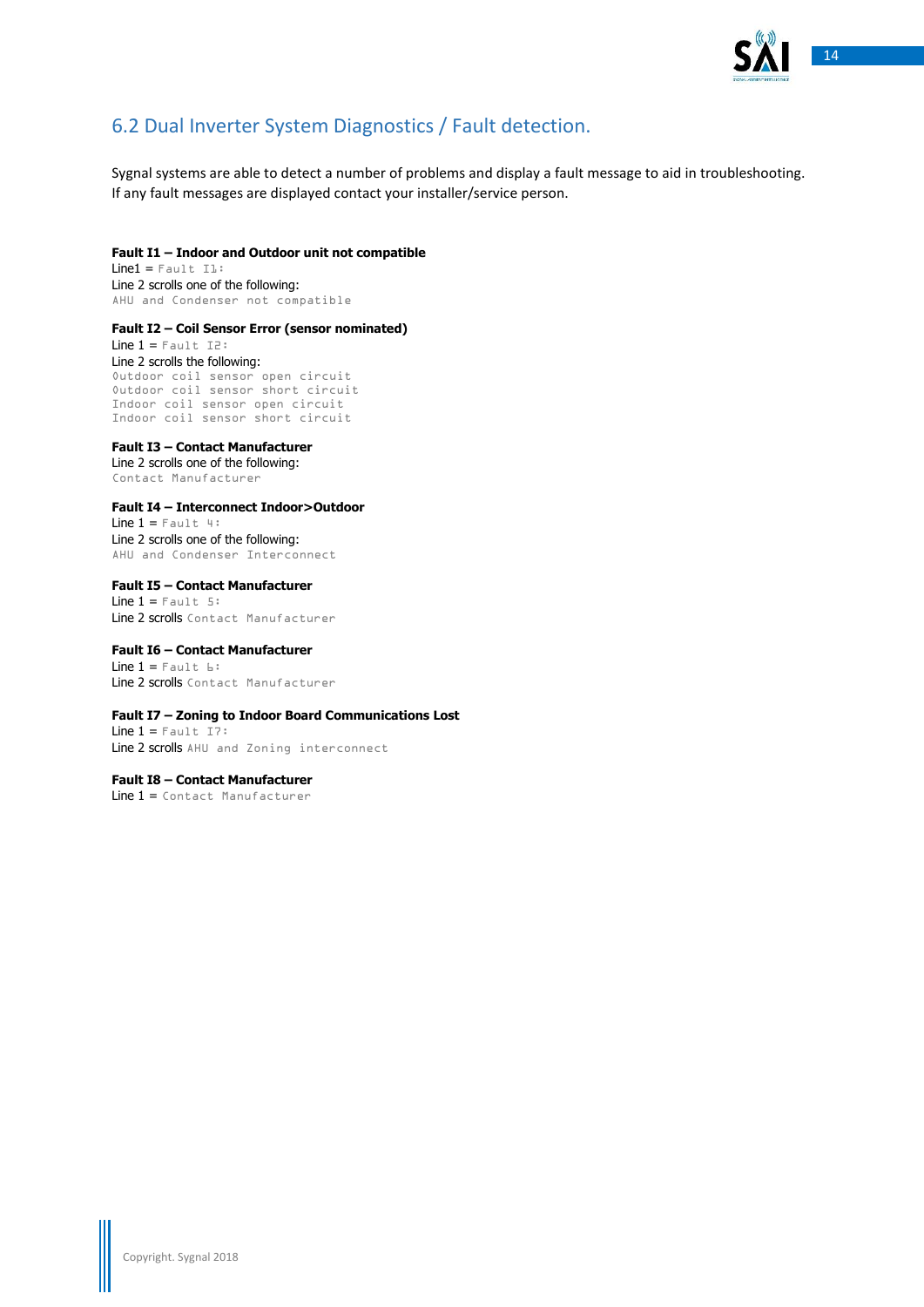

# <span id="page-14-0"></span>7. Warranty terms and conditions

All goods which are the company's own are guaranteed against faulty workmanship, materials or design for a period of 12 months from the date of despatch, after which all liability on the part of the Company ceases, save:

a) Goods which are branded Sygnal, registered with Sygnal prior to the expiration of the standard 12 month warranty period, form part of the air conditioning unit and are used in a human comfort application. These goods are guaranteed against faulty workmanship, materials or design for a period of 60 months from the date of system commissioning or 72 months from the date of despatch which ever expires first.

The Guarantee does not apply in the following cases:

b) Defect arising from materials supplied by the Purchaser or from a design requested by the Purchaser.

c) Replacements or repairs resulting from normal wear of units and machinery, corrosive atmosphere, damage or injury caused by lack of care, insufficient inspection or maintenance, or improper use of the goods.

d) Failure attributable to fortuitous circumstances or "force majeure"

The guarantee consists of repairing, modifying or replacing the parts or units recognised as defective within the shortest time at the Company's premises at the Company's expense save parts that are branded Sygnal and form part of the air conditioner, these parts will be repaired at the installation location providing the location is within 100km from the Company's premises or the premises of an appointed Agent or Dealer. The guarantee is inclusive of parts and labour. Subject to the above, the Company's liability and that of its resellers is wholly limited to the original cost of the product sold. Any unauthorised repairs or alterations to the equipment shall invalidate this warranty. In case of goods not of the manufacture of the company or its principals, the Company undertakes that it will, if requested in writing by the Purchaser to obtain from the manufacturer the benefit of any guarantee or warranty which the manufacturer may have expressly given as top the quality or fitness for any purpose of the goods, except as may otherwise be provided for by law. The fulfilment of this undertaking shall constitute the Company's sole liability in respect of any faulty goods of the manufacture of the Company or its principals. Neither the reseller nor the Company shall be liable for any injury, damages, expenses, or loss of pro t, direct or consequential, arising out of the use or installation of products supplied by the Company all of which are supplied at the sole risk of the user. This warranty is in addition to any statutory warranty which a Purchaser cannot waive but all other warranties are waived by the Purchaser.

Sygnal Ambient Intelligence Phone : 1300 844 429 Web: [www.sygnal.com.au](http://www.sygnal.com.au/) Email: [service@sygnal.com.au](mailto:service@sygnal.com.au)